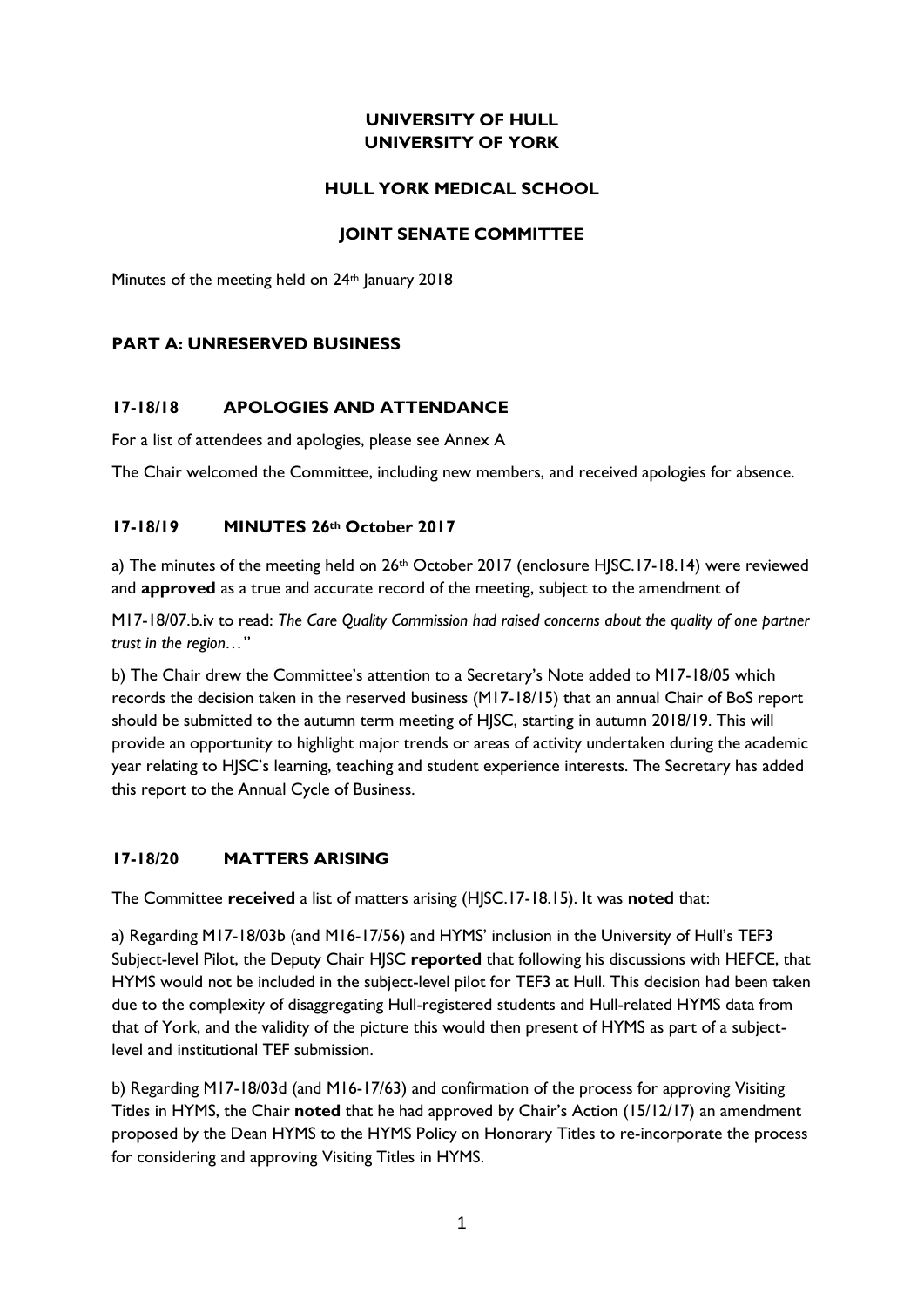c) Regarding M17-18/05 and the vacancies on the Committee for University of Hull representatives it was noted that following the appointment of Dr Sarah-Louise Jones and Mr Colin Johnson that all vacancies on the Committee have now been filled.

d) Regarding M17-18/10 and liaison between the Students' Unions and HYMS student body to respond to the NSS 2017 Student Voice dimension results, the HUU Education Officer provided a written statement in absentia **reporting** that as interaction between HUU and HYMS is currently limited, he will be surveying HYMS students at Hull about their broad perception of HUU, beyond issues of academic representation. The survey will aim to see what the current relationship is with HUU and HYMS and including sports teams and societies, as they are felt to be a key part of the perception of the Union when students complete the NSS. It is hoped the survey will be undertaken in the near future.

The YUSU Academic Officer **reported** that YUSU and HUU were coordinating their approach to engagement with HYMS students and that at York he had recently met first and second year HYMS students to canvas their views and understand their situations. The overall response towards course representation and students' awareness of their joint Union membership had been positive, though students also reported some difficulty accessing Union sporting and social activities due to the HYMS timetable, as well as some social isolation in accommodation as a result of different term dates. The Academic Officer **reported** that the YUSU advice service was actively working to promote its services to HYMS students and additionally that a HYMS Department Rep had been appointed who it was hoped would act as a valuable link between YUSU and HYMS students for mutual benefit.

The Committee **noted** that other student groups such as nursing students can experience similar challenges engaging in Union and social activities and that the SUs might explore these issues further.

e) Regarding M17-18/10 and liaison between the Chair HJSC and the Dean of HYMS to respond to the NSS 2017 results, the Chair HJSC **reported** that he had met with the Dean and attended the HYMS Management Board to discuss NSS actions, **noting** the consensus on actions planned and stressing the importance of the Clinical Deans understanding their commitment to students, but also the School as a whole, when working to enhance the student experience and organisation and management issues both within the School and in clinical settings.

# **17-18/21 TO RECEIVE FOR INFORMATION A LIST OF CHAIR'S ACTIONS SINCE THE PREVIOUS MEETING**

The Committee **received** a list of Chair's Action approvals (HJSC.17-18.16) since the last meeting:

a) The Chair had **approved** the final version of the Code of Practice on Postgraduate Research Degrees following amendments made to account for the feedback provided by the Committee.

b) The Chair had **approved** an in-year assessment change to two MSc in Physician Associate Studies modules. The assessment weightings of Clinical Science & Practice I and Clinical Science & Practice II have been amended for the 2017/18 year and going forward to:

- Critical Science & Practice I 70% Written MCQ/EMQ exam and 30% Portfolio Review.
- Critical Science & Practice II 65% Written MCQ/EMQ exam, 25% Portfolio Review and 10% Critical Appraisal Activity.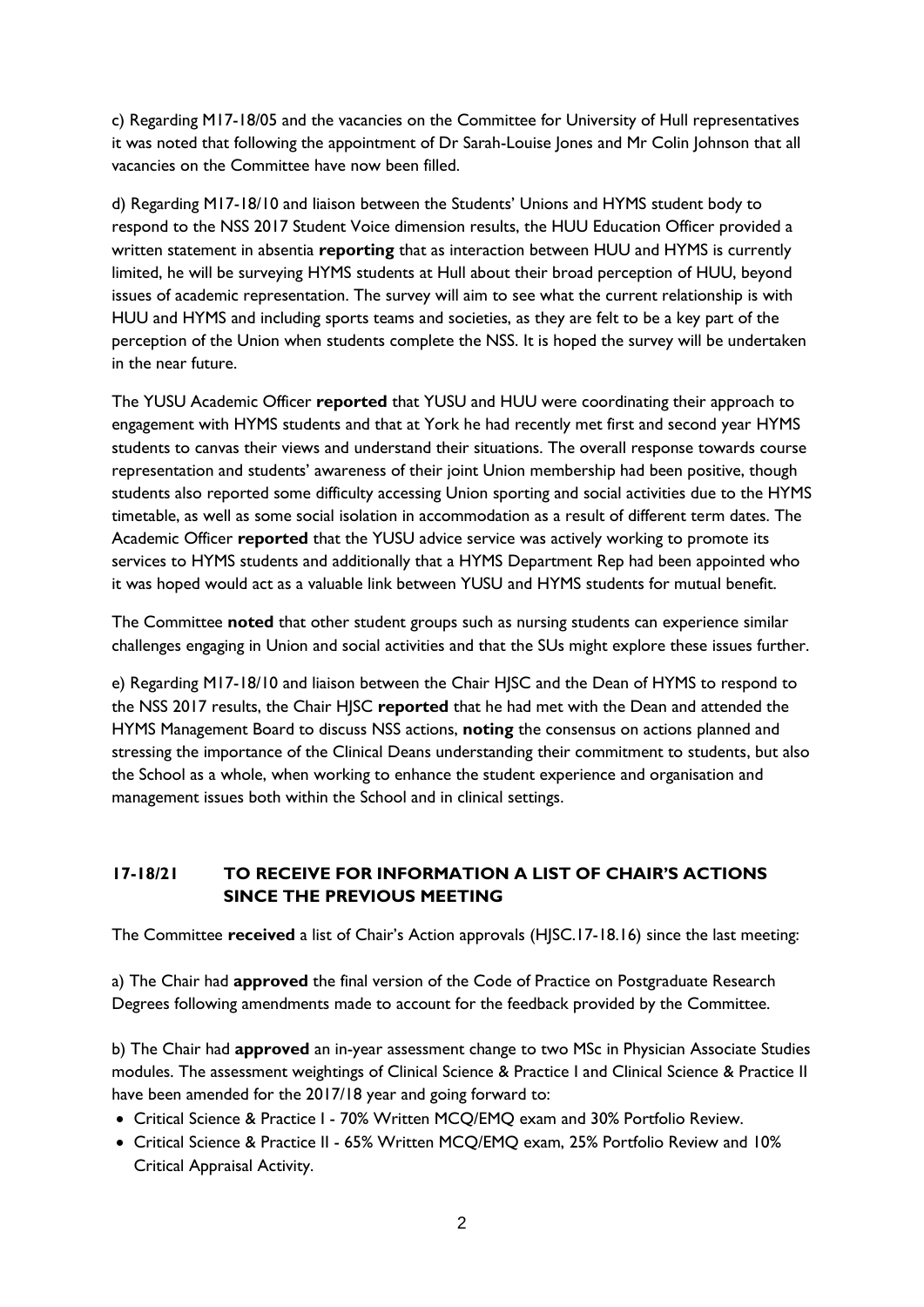The reassessment will also be the same revised weightings.

b) The Chair had **approved** an amendment to the *HYMS Policy on Honorary Titles* to incorporate the process for considering and approving Visiting Titles in HYMS.

c) The Chair had **approved** a major modification of the MSc in Clinical Anatomy and MSc in Clinical Anatomy and Education for 2018 entrants, as follows:

1. To restructure taught module teaching into autumn and spring terms only.

2. To introduce a new 10credit option – Clinical Neuroanatomy and remove such content from core Clinical Anatomy of the Head, Neck and Brain. As a result, this module has been renamed Clinical Anatomy of the Head and Neck.

3. To introduce new 10credit option module Radiological Anatomy.

4. To remove Research Approaches in Health Professions Education and to introduce a new 10credit Pedagogic Research module as one of the choice of research modules students have to complete.

- 5. To extend the list of optional modules to include:
	- a) 20credit Anatomy Pedagogy;
	- b) 5credit Basic Skils in Geometric Morphometrics;

c) 5credit Basic Skills in Virtual Anatomy from the MSc in Human Anatomy and Evolution, and

- d) 20credit Image Analysis;
- e) 20credit Imaging Modalities 1;
- f) 20credit Imaging Modalities 2 from the University of Hull MSc in Cancer Imaging.
- 6. To amend the assessment regime of the core Clinical Anatomy modules:
	- a) Clinical Anatomy of the Head and Neck (see also 2 above);
	- b) Clinical Anatomy of the Limbs and Spine;
	- c) Clinical Anatomy of the Trunk, replacing the summative 20 minute 'portfolio review viva'
	- (15%) with a summative 30 minute anatomy spotter examination (15%).

7. Modifying the timing of the ISM (Dissertation) module to start in term 3 and specifying in section 23 of the module descriptor that the project presentation will now be in summer term week 9, the dissertation word length to exclude bibliography and references, submission to be 'by the end of the academic year' and the dissertation to be 80% of the module assessment.

# **17-18/22 TO CONSIDER MATTERS RAISED BY STUDENT REPRESENTATIVES**

There were no matter raised by the student representatives.

# **17-18/23 TO RECEIVE A WRITTEN REPORT FROM THE DEAN**

a) The Dean introduced her report (HJSC.17-18.17 *– strictly confidential*) and drew the Committee's attention to:

i. The most recent teaching and professional services staff appointments including appointment of a new Executive Officer to join the School 1/3/2018 and the appointment of a Chair in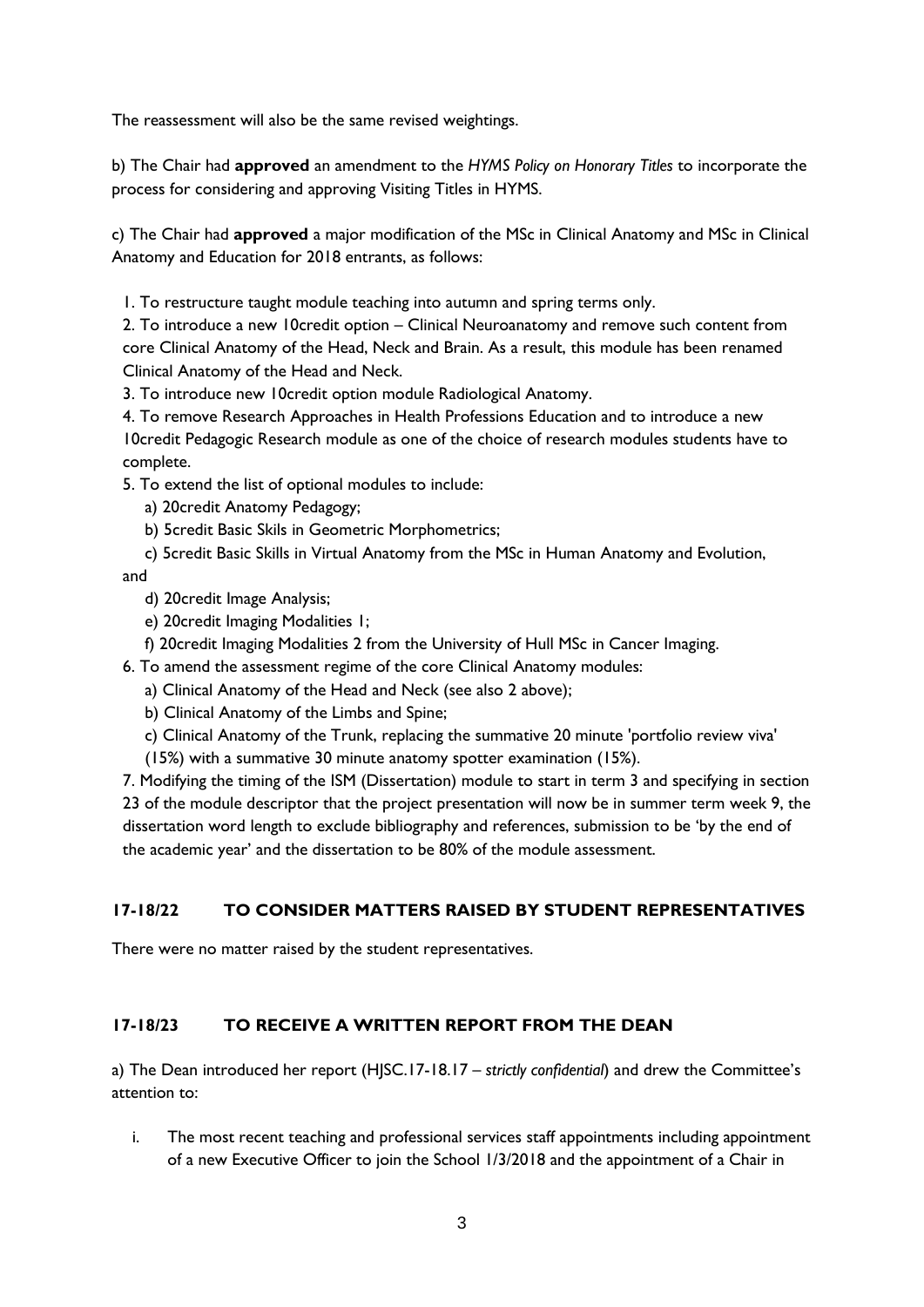Psychiatry at York to join the School 1/7/2018 as part of the University Research Leaders programme;

- ii. The imminent launch of the rebranded website and marketing materials, with a focus on content to be viewed by MBBS applicants;
- iii. The positive progress of the MBBS recruitment cycle for 2018 entry with offers to be made, and post-offer visit days to be held imminently;
- iv. The general positive progress of PGT recruitment cycle for 2018 entry, but with some concerns as to how changes in funding available to the MSc in Physician Associate Studies might affect interest in that programme;
- v. The HEFCE decision due in March 2018 on expansion of medical student training places nationally and the result for HYMS from their bid for additional MBBS places, **noting** that nationally medical schools and universities had bid for more places than HEFCE intend to allocate meaning that competition will be tough to gain the places requested;
- vi. The priorities in the School for the next six months which would largely focus on responding to the outcome of the MBBS expansion process.

b) During the discussion it was **noted** that:

- i. Planned enhancements to the MBBS curriculum include the introduction of Longitudinal Integrated Clerkships (LIC). These would be patient-centred rather than disease-centred learning experiences, allowing students to follow carefully selected patients over an extended period to enhance their understanding of the patients' perspective on treatment and interactions with different health and care agencies. It was explained that LIC have gained greater prominence in medical education to provider deeper and more patientfocused learning experiences and that as an extension to HYMS' existing use of longer primary care blocks they would complement and enhance the long-standing HYMS ethos.
- ii. The priorities for the next six months are principally focused on undergraduate programmes with little reference to postgraduate provision, but that this was in recognition of the work that would be needed to respond to the outcome of the expansion bid. It was also to allow the new MSc in Physician Associate Studies and Clinical Anatomy programmes to bed down before considering further developments to them. Further, the Dean **reported** her aspirations to further develop HYMS' postgraduate portfolio in the future including new intercalation programmes.
- iii. Plans have been drafted for the refurbishment of the HYMS Building at York as part of the expansion proposals with the intention to provide better student and meeting spaces, including the development of social spaces for students that are lacking currently.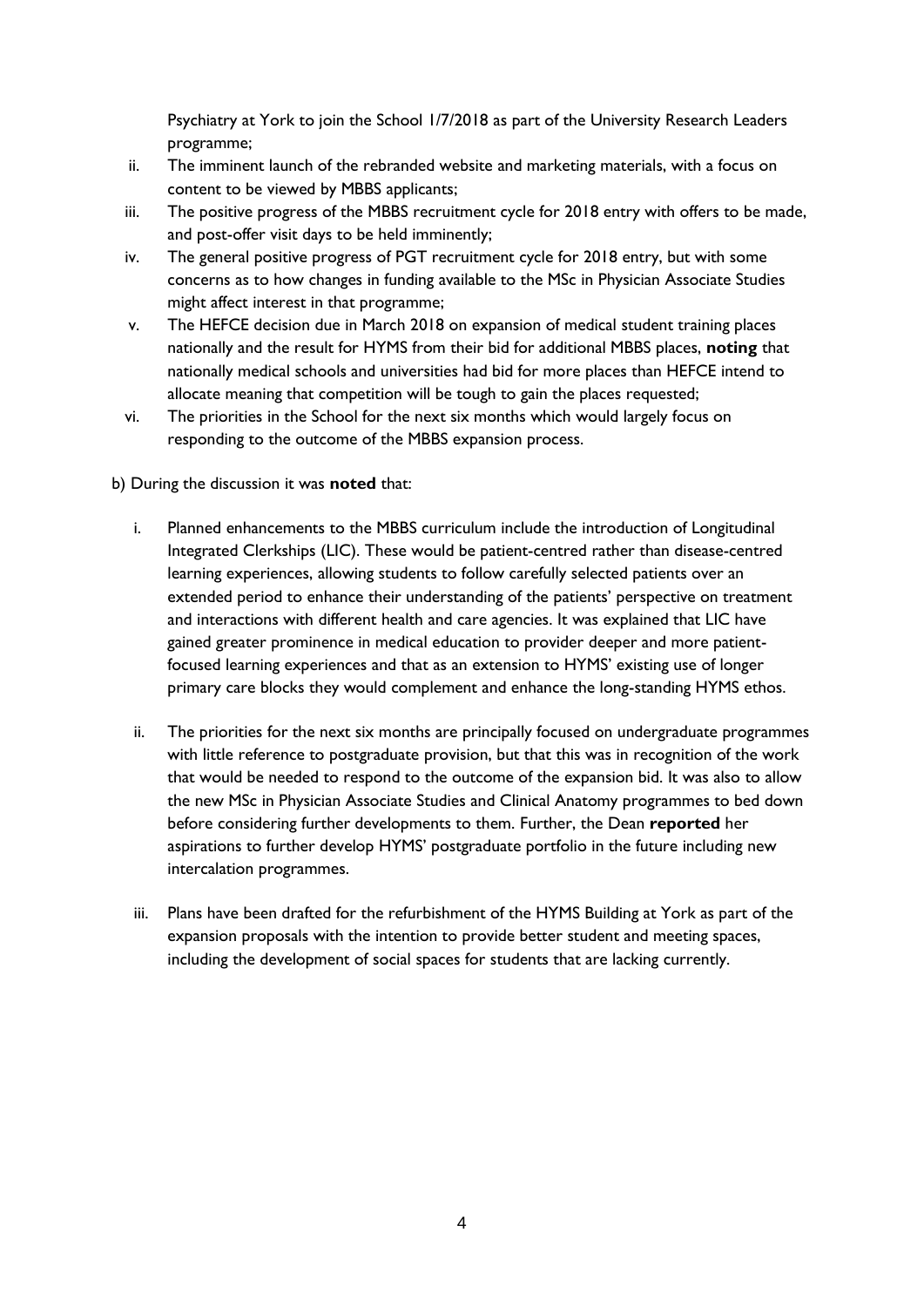# **17-18/24 TO CONSIDER THE ANNUAL PROGRAMME REVIEW, EXTERNAL EXAMINERS' REPORTS FOR HYMS AND RESULTS FROM THE POSTGRADUATE RESEARCH EXPERIENCE SURVEY (INCLUDING PROGRESS FROM 2016/17 ACTION PLANS)**

a) The Committee **considered** the Annual Programme Review (APR), External Examiners' reports and HYMS' responses to them as well as the Postgraduate Research Student Survey (PRES) Data for HYMS provided by the University of Hull (HJSC.17-18.18a-g).

b) The Committee **noted** in the APR (HJSC.17-18.18b) a number of positive developments and enhancements to provision across undergraduate, postgraduate taught and postgraduate research provision. These related to the teaching and learning experience, systems and processes for the effective administration of programmes and programme teams' responsiveness to student feedback to address concerns in a timely and appropriate manner.

c) The Committee also **noted** a number of unresolved or partially resolved issues that require ongoing monitoring and action for improvement. This included the stability of the video link between Hull and York where it was acknowledged improvements had been made through close cooperation between HYMS and the Universities and that the introduction of quantitative monitoring of system failure was providing more reliable evidence of the extent of the problem. The Chair reminded the School of his previous offer to intervene if required to ensure University support, but that he understood University action had already been more constructive than the APR might reflect.

d) The Committee further **noted** a number of issues regarding postgraduate provision, namely:

- i. That a School-wide review of Mitigating Circumstances policy and procedure was underway and that proposals for revisions would be brought to HJSC later in the year.
- ii. That concerns raised by the small number of PRES respondents had been quickly acted on by the Chair of Postgraduate Programmes Board who had initiated a consultation process to elicit more feedback on research students' experiences to inform an action plan. However, students had not taken up the opportunities to provide feedback and so the Chair of Postgraduate Programmes Board was exploring alternative ways to better understand the issues. The issue would also be raised at the forthcoming Student Staff Committee.
- iii. That there are ongoing concerns about the Postgraduate Training Scheme (PGTS) at Hull and its relevance to HYMS students, who have reported the challenges of attending Hull to undertake 20 credit modules. The Committee **noted** that the PGTS will be submitted for re-approval at Hull in May 2018 and that this provided an opportunity for the School to raise its concerns, ensure the HYMS context is understood and to consider if there are reasonable grounds to apply for exceptions for PGR students from the PGTS if appropriate alternative training that meets their needs can be put in place.
- iv. That a number of administrative issues had adversely affected the enrolment of postgraduate students with the University of Hull which were being discussed at the operational level by the Chair of Postgraduate Programmes Board and colleagues at Hull. The Deputy Chair HJSC offered to assist in the resolution of these issues should his support be needed.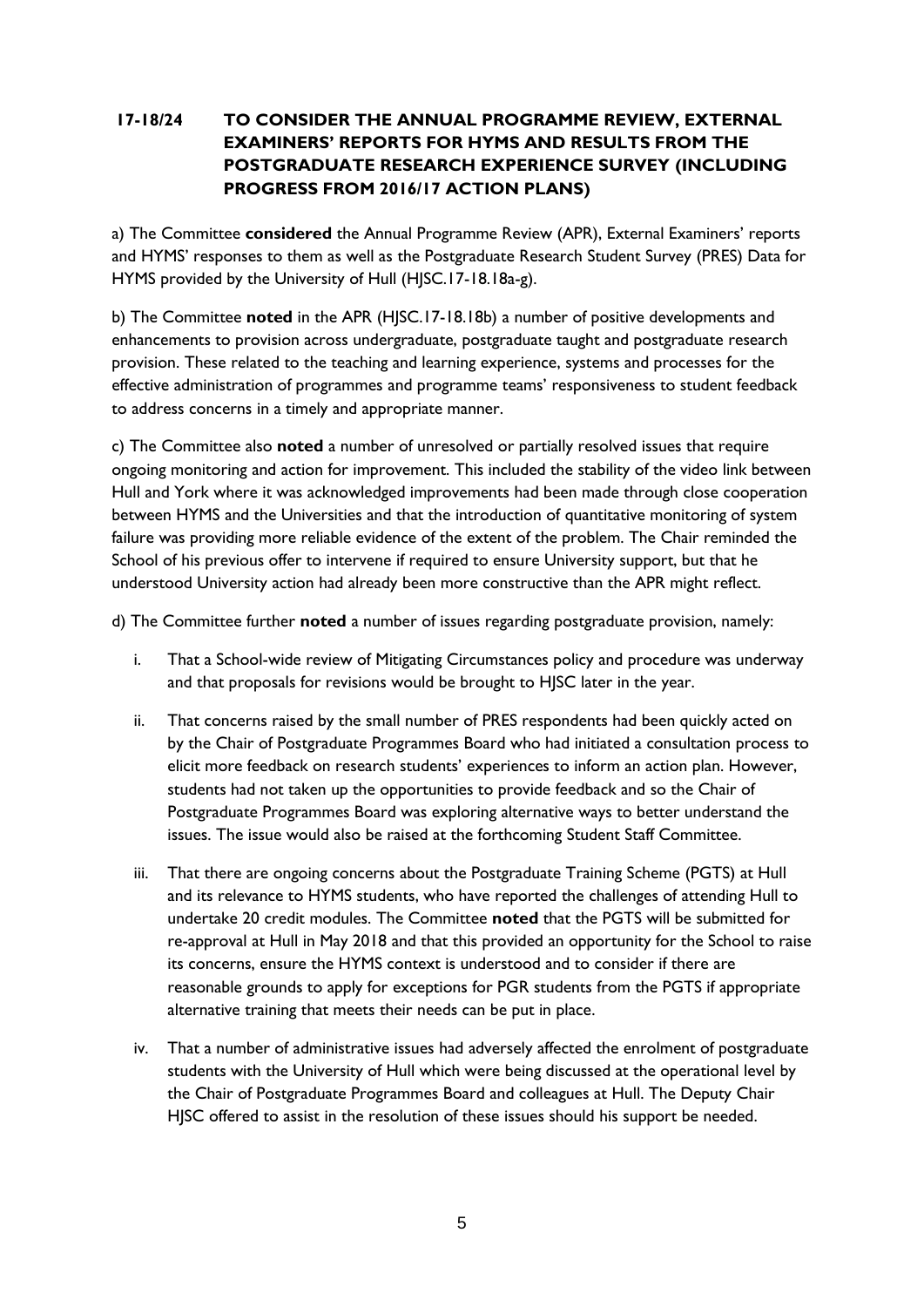e) The External Examiners' reports received to date for undergraduate and postgraduate programmes by the University of York on behalf of both Universities, including HYMS' responses to the issues raised were **considered** without need for further discussion (HJSC.17-18.d-e).

f) The PRES data provided by the University of Hull (HJSC.17-18.18f-g) was **considered** without further discussion and it was **noted** how the results were informing action plans for improvements.

# **17-18/25 TO CONSIDER UNDERGRADUATE AND POSTGRADUATE ACTION PLANS FOR 2017-18**

a) The Committee **considered** the MBBS action plan (HJSC.17-18.19a) and **noted** that this took a more strategic and highly prioritised approach than in previous years, recording the most significant actions required, some of which were underway with others to be acted upon shortly. The Committee endorsed the focus on Organisation and Management and the allocation of clear responsibilities for addressing the actions. Curriculum development was also **noted** as a key theme, focusing more on improvements in Phases II and III which are primarily clinically-based.

b) The Committee **considered** the postgraduate action plan (HJSC.17-18.19b) and **noted** that it covered a range of appropriate issues to improve the taught and research postgraduate students' experiences. The challenge of engaging with and improving the research student experience was **noted** in the context that research settings are distributed over a wide geographical region and can include some small and more isolated research centres making it difficult to establish and maintain strong connections with the School and Universities.

# **17-18/26 TO DISCUSS THE ANNUAL REPORT ON MBBS ADMISSIONS, INCLUDING WP ACTIVITY**

a) The Committee **discussed** the *Annual Report of Admissions to the MBBS Course*, including Widening Participation data (HJSC.17-18.20 *– strictly confidential*). The report reflected back on the 2016-17 recruitment cycle leading to entry onto the MBBS in September 2017. The Committee **noted** that target setting had improved and that conversion rates were very positive. Widening participation data by POLAR measure showed some decline in the proportions of students admitted from the most deprived areas, but this represented a small change in actual student numbers and the overall distribution of enrolments across the POLAR categories shows that HYMS continues to perform very well in providing access to medical education for students from lower socio-economic backgrounds.

b) In relation to the recruitment of international students, the Committee **noted** that the cap on international numbers remains in place for 2018, but will be lifted in 2019, and that the School is liaising with the York International Office to explore ways to maximise this removal of the cap.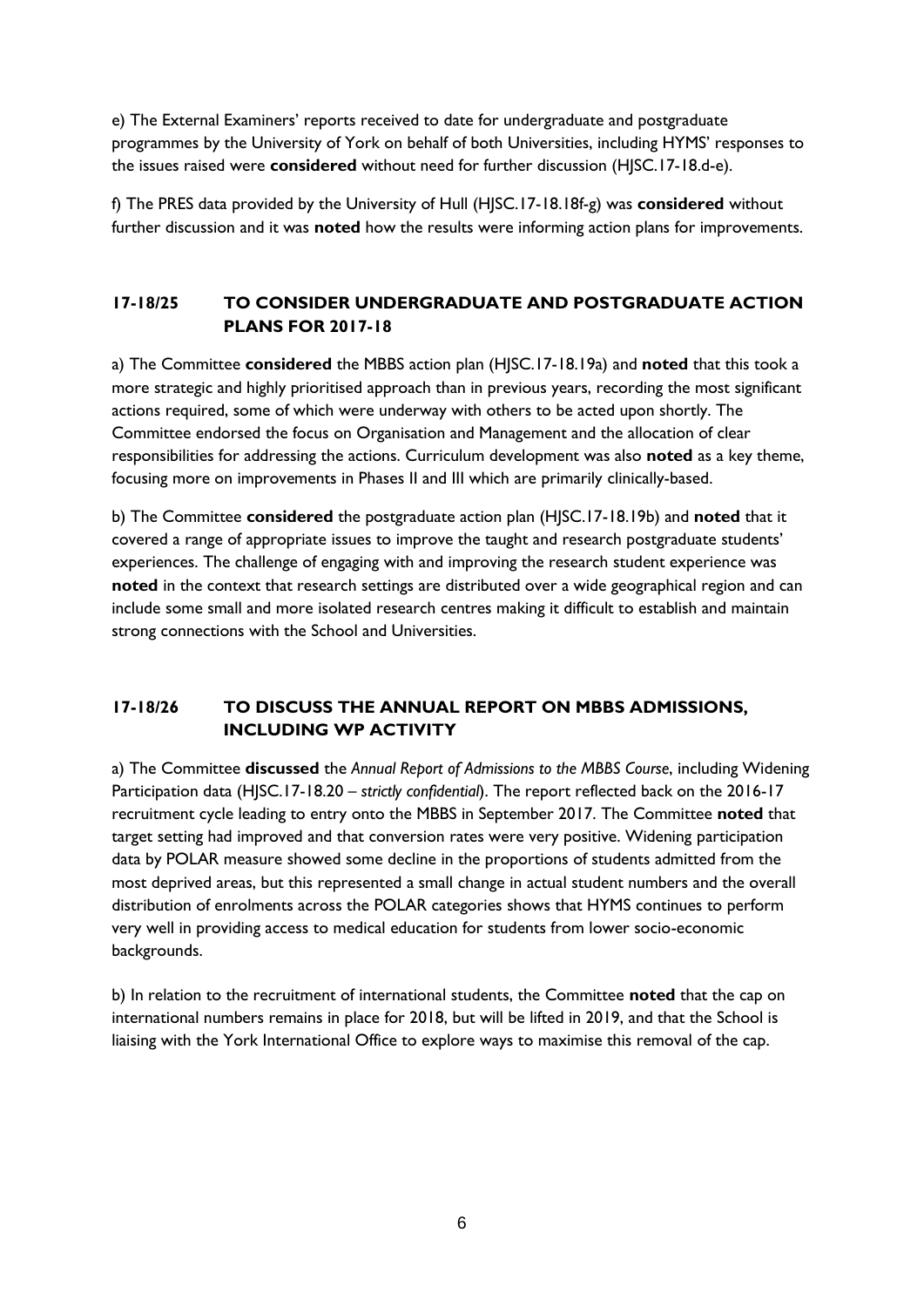# **17-18/27 TO RECEIVE FOR INFORMATION THE ANNUAL REPORT OF THE HYMS ETHICS COMMITTEE**

The Committee **received** for information the Annual Report of the HYMS Ethics Committee (HJSC.17-18.21). In discussion, it was suggested that forthcoming changes to data protection laws will have significant implications for research ethics and that ethics committees should be well-versed in how the law was changing. It was suggested that the Ethics Committee could contact those with responsibility for data protection and information management for advice and information if it had not done so already. The Secretary will forward this suggestion to the Chair of the Ethics Committee.

# **Action: Secretary, HJSC**

## **17-18/28 DATES OF MEETINGS IN 2017-18 AND 2018-19**

The Chair informed the Committee of the dates for the 2018-19 meetings which would also be circulated to members of the Committee following the meeting.

### **Action: Secretary, HJSC**

Dates of remaining meetings for 2017-18

- Wednesday 18 April 2018, 2.00-4.00pm, 1st floor meeting room HYMS York/room Meeting Room **4** Allam Medical Building Hull *(to be chaired by the Deputy Chair)*
- Wednesday 25 July 2018, 10.00am-12.00pm, 1st floor meeting room HYMS York/room Meeting Room **3** Allam Medical Building Hull

Dates for the meetings in 2018-19

- Wednesday 24th October 2018, 10.00am-12.00pm, 1st floor meeting room HYMS York/ 1st floor meeting room Loxley Building Hull
- **Thursday** 24th January 2019, 10.00am-12pm, 1<sup>st</sup> floor meeting room HYMS York/ 1st floor meeting room Loxley Building Hull
- Wednesday 17th April 2019, 2.00-4.00pm, 1st floor meeting room HYMS York/ **2nd floor** meeting room Loxley Building Hull
- **Thursday** 25th July 2019 10.00am-12.00pm, 1st floor meeting room HYMS York/ 1st floo**r** meeting room Loxley Building Hull

### **ANNEX A: Attendance**

### **Members**

Professor John Robinson (Chair, PVC York) Professor Alan Speight (Deputy Chair, PVC Hull) Professor Una Macleod (Dean, HYMS) Dr Sam Cobb (Chair Board of Studies, HYMS) Dr Jacquie White (Hull Senate representative) – left during M17-18/24 Dr Sarah-Louise Jones (Hull Senate representative) Mr Colin Johnson (Hull Teaching Committee) – left during M17-18/24 Professor Neil Lunt (York Senate representative) Dr Jan Hardman (York University Teaching Committee representative) Mr Julian Porch (Academic Officer, YUSU)\*